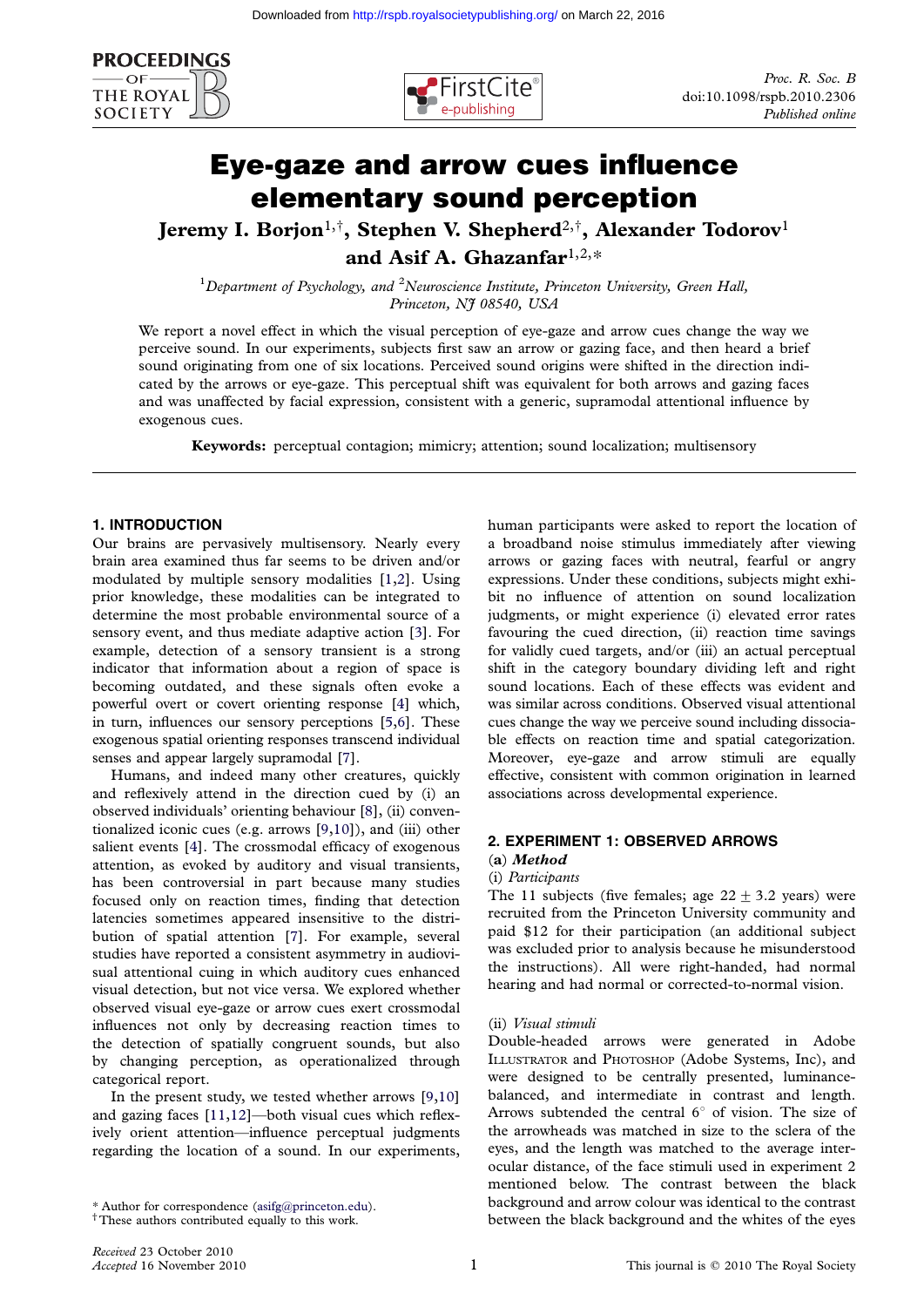<span id="page-1-0"></span>



Figure 1. Experiment 1: arrows. (a) The order and pairing of the trials were randomized for each participant. During each trial, a visual stimulus appeared on a black screen for 300 ms, at which point a sound played from one of three leftward or three rightward pan values. Participants completed the trial by indicating whether the sound came from their right or left; cues disappeared at this time. (b) Observed portion of trials in which subjects localized the sound as coming from the right, as a function of the actual sound pan value. Subjects indicated hearing a sound to their right more often when they saw arrows pointing towards the right, even if the sound stimulus was from the left. The opposite pattern was seen when viewing leftward pointing arrows. Both horizontal (perceptual) and vertical (biasing) shifts were evident (red line, arrow right; black line, neutral; blue line, arrow left). (c) Changes in both perceptual shift  $(\Delta \alpha)$  and response bias  $(\Delta b)$  were significant. No significant changes occurred in task performance, as measured through the  $\beta$  and scale (S) parameters. (d) Repeated measures ANOVA demonstrated a significant main effect of sound eccentricity and a trend towards an effect of congruence on reaction time, with no significant interaction. Post hoc testing showed that congruent trials (green line) were significantly faster than neutral or incongruent trials (yellow line), and that neutral trials (black line) were significantly faster than incongruent trials.

for the face stimuli. A high-contrast white fixation-cross served as a neutral cue.

#### (iii) Sound stimuli

A noise burst, 30 ms in duration, was chosen for its lack of social relevance and its ease of localizing. Six sound locations along the azimuthal plane were simulated by manipulating inter-aural level cues (or 'pan value') [\[13,14](#page-7-0)]. A pan value of 0 was equally loud in both ears, while a pan of  $-1$  was heard from the immediate left, and  $+1$  from the immediate right. Pan values of  $\pm 0.1$ ,  $\pm 0.075$  and  $\pm 0.025$  were used in this study, ranging from relatively easy to moderately difficult to localize as coming from either the left or right. Acoustical stimuli were played to subjects through AKG Acoustics K-240 Semi-Open Studio Headphones. Headphones were used to eliminate the effects of room echo and precisely control inter-aural sound properties [\[14\]](#page-7-0).

#### (iv) Design and procedure

We implemented the pan values in a variant of the Posner cuing paradigm [[4](#page-6-0)] using presentation (Neurobehavioral Systems, CA) stimulus control software on a standard PC. The sound stimuli occurred 300 ms after the onset of a visual cue. The visual cue consisted of either a neutral cross or a double-headed arrow pointing to the left or right (figure 1a). Randomized trials consisted of the following conditions: *congruent*, in which the arrows pointed in the direction of the sound source, incongruent, in which they pointed away, or neutral, displaying a fixation cross. Subjects were instructed to gaze steadily towards the screen and, as quickly and accurately as possible, indicate by button press whether the sound came from their left or right. At this time, the arrow disappeared. Two minute breaks were inserted after 151 and 351 trials to reduce participant fatigue. Total duration was approximately 35 min.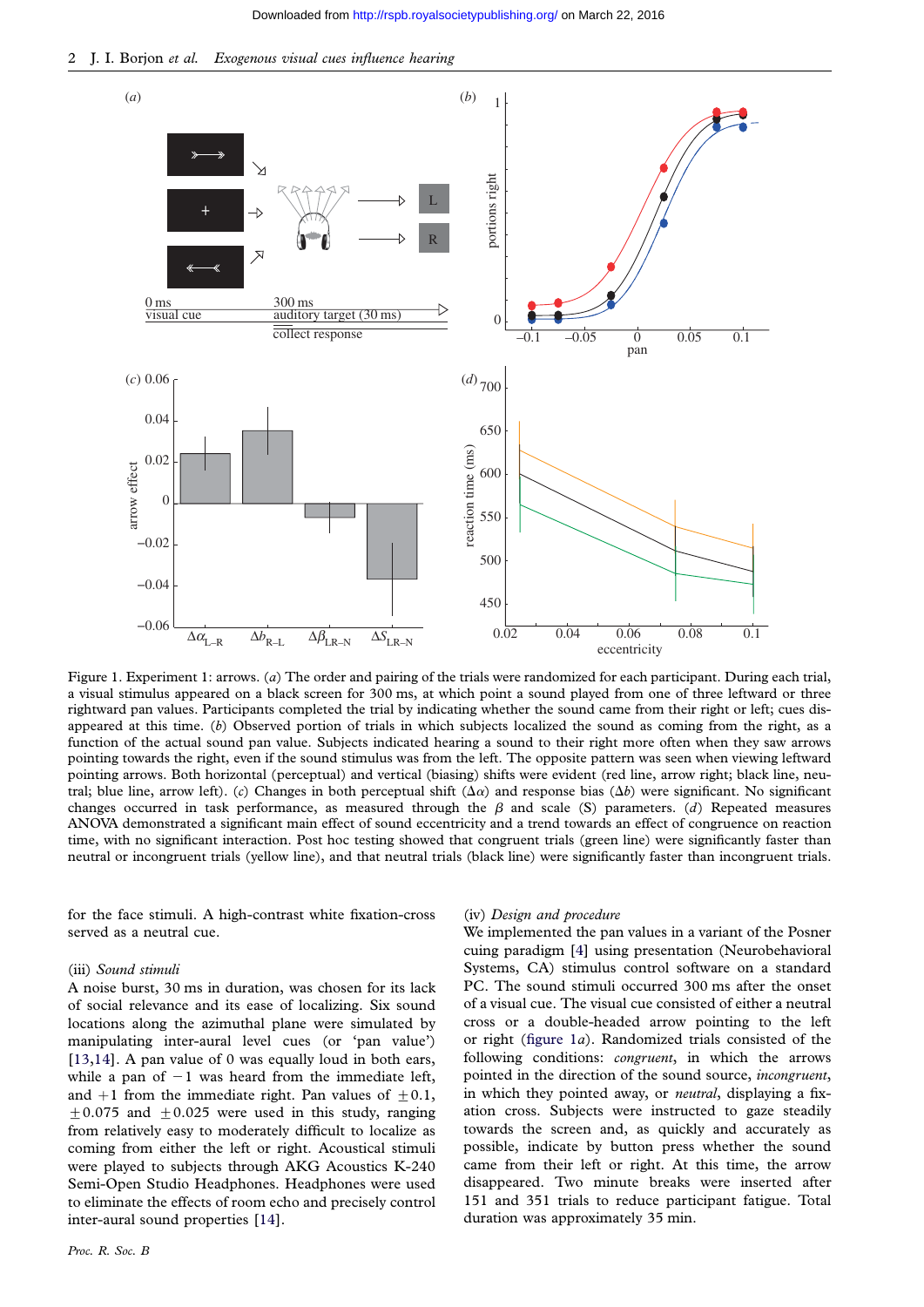### (v) Analysis

We estimated the psychometric function for each subject and cue based on the probability of 'rightward' responses at each stimulus pan value. Each psychometric function was a sigmoidal curve, modelled as a cumulative Gaussian in MATLAB (The MathWorks Inc., CA) using the maximum-likelihood method (psignifit, [http://www.](http://www.bootstrap-software.org/psignifit/) [bootstrap-software.org/psignifit/](http://www.bootstrap-software.org/psignifit/)) [[15](#page-7-0)]. Such functions have four free parameters— $\alpha$ ,  $\beta$ ,  $\gamma$  and  $\lambda$ —which relate, respectively, to the perceptual category boundary, the boundary sharpness, and the minimal and maximal rates with which a response is evoked. One can imagine several ways in which subjects' behaviour might change in response to the arrow cues. The cue might bias their perception of the sound, changing the category boundary, or it may trigger responses based on cue direction rather than sound direction, triggering a stimulus-independent change in rightward response probability. Additionally, the cue might attract attention to the task or distract attention from hearing to vision, increasing or decreasing the error rate without inducing any systematic, directional shift in subjects' responses. Such accounts can be discriminated using the four fit parameters. Changes in  $\alpha$ result in a horizontal shift in the sigmoid, indicating a change in perceptual categorization: a decrease in  $\alpha$  for right versus left arrow cues corresponds to a perceptual shift of sound location in the direction of the arrow. By contrast, stimulus-independent motor bias (b) in the direction of the arrow can be calculated by comparing  $\gamma$ and  $\lambda$ , which represent the levels of perceptual responses at the extremes of the sigmoid, using the equation  $b =$  $(1 + \gamma - \lambda)/2$ . If the arrow cue draws attention to the task or distracts from the auditory stimulus, then boundary sharpness and random error rates may change. Sigmoid slope (boundary sharpness) is approximately inversely proportional to  $\beta$ , the standard deviation of the cumulative Gaussian from which the sigmoid is derived. Sigmoid scale (resistance to random error), meanwhile, decreases with  $\gamma$  and  $\lambda$  per equation  $S =$  $(1 - \gamma - \lambda)$ . These parameters thus distinguish multisensory perceptual changes from simple response biases or changes in task performance. To ensure subjects responded to the relevant cue, trials with reaction times faster than 200 ms after sound onset were excluded from analysis as anticipations (5.14% of trials).

#### (b) Results and discussion

Our results indicate that observing arrow cues changed sound perception by shifting both perceived and reported sound origin in the cued direction [\(figure 1](#page-1-0)b). Psychometric functions shifted horizontally, consistent with a change in category boundary ( $\Delta \alpha$ , left-cued versus right-cued,  $t_{10} = 3.04$ ,  $p = 0.012$ , 95% CI (0.006, 0.04)), and vertically, suggesting that perceptual changes were accompanied by a stimulus-independent response bias ( $\Delta b$ , right-cued versus left-cued:  $t(10) = 3.20$ ,  $p =$ 0.0094, 95% CI (0.01, 0.06));  $\Delta\beta$  and  $\Delta S$ , gaze-cued versus neutral, n.s.,  $t_{10} = -0.95$ ,  $p = 0.36$ , 95% CI  $(-0.02, 0.009)$  and  $t_{10} = -2.17, p = 0.055, 95\%$  CI  $(-0.07, 0.0009)$  [\(figure 1](#page-1-0)c). Overall, error rates were 12.2 per cent for neutrally cued trials and 13.9 per cent for directionally cued trials.

We analysed reaction times for correct trials using a  $3 \times 2$  repeated-measures ANOVA modelling the effects of sound eccentricity (absolute pan value) and stimulus-response congruence (figure  $1d$ ). There was a significant main effect of eccentricity  $(F_{2,98} = 10.52,$  $p = 7.9 \times 10^{-5}$ ) but only a trend towards an effect of congruence  $(F_{2,98} = 2.32, p = 0.10)$  and no significant interaction ( $F_{4,98} = 0.04$ ,  $p = 1$ ). Post hoc tests revealed that reaction times in congruently cued trials were faster than both incongruent trials (by 53 ms,  $t_{10} = 3.51$ ,  $p =$ 0.0056, 95% CI (19.39, 87.78)) and neutral trials (by 28 ms,  $t_{10} = 3.52$ ,  $p = 0.0056$ , 95% CI (10.10, 44.95)); neutral trials were faster than incongruent trials (by 26 ms,  $t_{10} = 2.74$ ,  $p = 0.021$ , 95% CI (4.80, 46.32)).

These data replicate several prior studies that demonstrated the ability of non-predictive iconic cues to influence orienting reaction times [\[9,10](#page-7-0)]. Importantly, however, we found that this influence comprised two distinct effects, one on perceptual categorization and one on reaction time (ANOVA effect by assessment  $\times$  eccentricity,  $F_{2,65} = 3.99$ ,  $p = 0.024$ ). First, arrows significantly shifted subjects' perception of sound origin in the cued direction; the categorization of sounds closest to the boundary were the most likely to change. Second, reaction times were faster for congruently cued trials than neutral and for neutral than incongruently cued trials. Cue-induced changes in categorization depended on proximity to the category boundary (ANOVA categorization gain by eccentricity,  $F_{2,32} = 5.56$ ,  $p < 0.0088$ ), but changes in reaction time depended only on stimulus – response compatibility (ANOVA reaction time savings by eccentricity,  $F_{2,32} = 0.37$ ,  $p = 0.6951$ ; [figure 3](#page-4-0)*a*).

Because symbolic communication is a recent human development, we next explored whether similar perceptual effects were exerted by observed eye gaze cues, which exert potent [[11](#page-7-0),[12](#page-7-0)], supramodal [\[16](#page-7-0)] and evolutionarily conserved [[17](#page-7-0)] effects on attention.

### 3. EXPERIMENT 2: OBSERVED EYE GAZE (a) Method

# (i) Participants

Twelve subjects (six females; age  $20.2 + 2.9$  years) were recruited from the Princeton University community and paid \$8 for their participation. All were righthanded, had normal hearing and had normal or corrected-to-normal vision.

#### (ii) Visual stimuli

A protractor, laser pointer and digital camera were used to gather colour photographs of two volunteers (males, ages 31 and 36) with expressions neutral, faces towards the camera, and eyes averted  $30^\circ$  left or right (figure  $2a$ ). Photographs were edited in PHOTOSHOP CS2 (Adobe Systems Inc., CA) to isolate the face on a black background. A white fixation cross, also created in PHOTOSHOP, served as a directionally neutral stimulus. Face stimuli were approximately  $11^{\circ}$  tall (500 pixels of  $1280 \times 1020$  pixel LCD display, 34 cm by 27 cm, at a distance of approximately 65 cm). The same white fixation-cross used in experiment 1 served as the directionally neutral stimulus.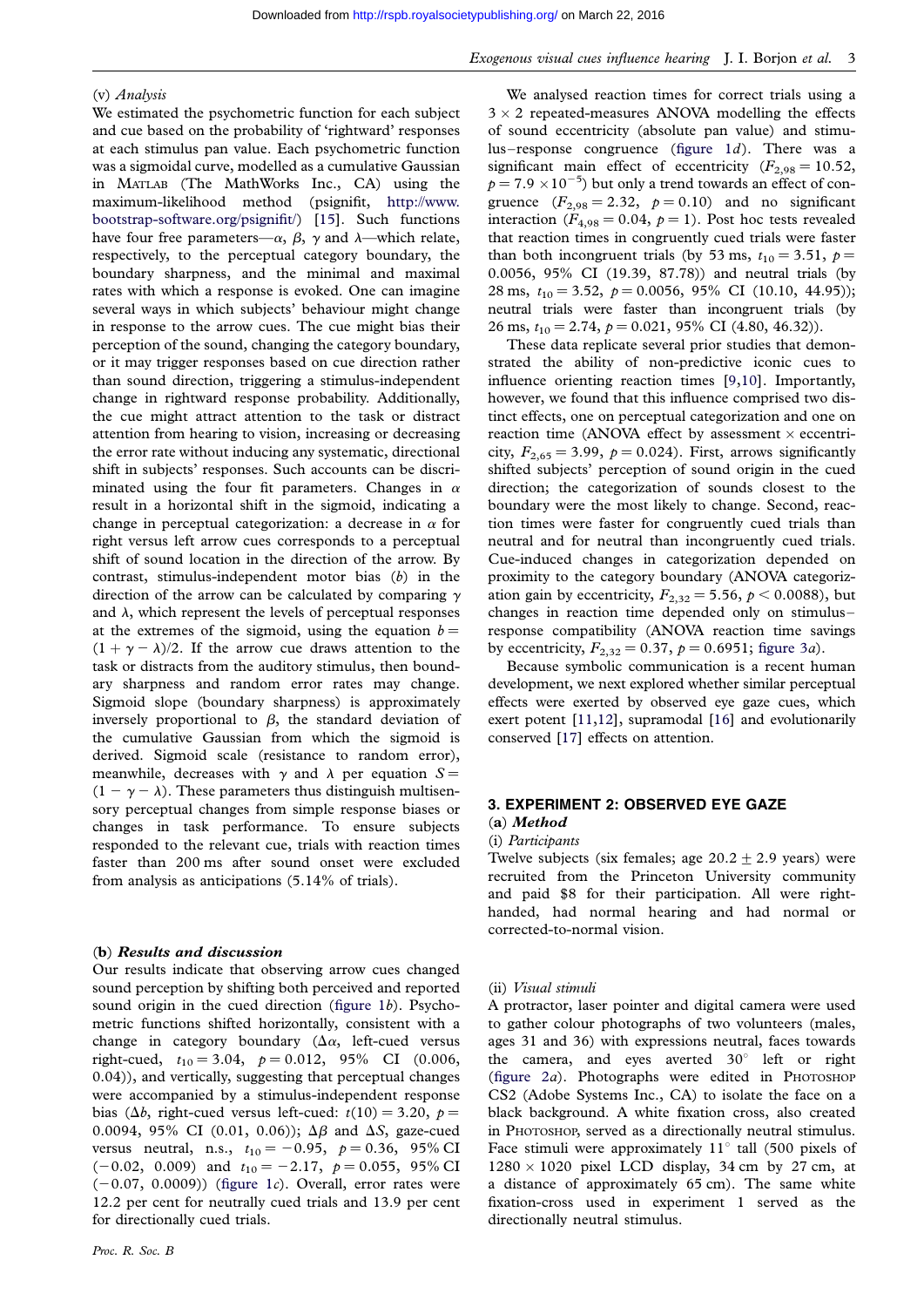<span id="page-3-0"></span>



Figure 2. Experiment 2: eye gaze. (a) Experimental design was identical to experiment 1, except in that gazing faces were shown instead of arrows. Faces were scaled so that the eye region was the same size as the arrows of experiment  $1. (b)$  Gaze-induced psychometric shifts were similar to those evoked in the first experiment, including a significant horizontal and trending vertical shift (red line, gaze right; black line, neutral; blue line, gaze left). (c) Perceptual shifts were significant  $(\Delta \alpha)$ , while response bias ( $\Delta b$ ) was evident at the trend level. No nonspecific changes were evident in task performance ( $\Delta \beta$  and  $\Delta S$ ). (d) Repeated measures ANOVA demonstrated significant main effects of sound eccentricity and congruence on reaction time, but no significant interaction. Post hoc testing showed that incongruent pairings were significantly slower than congruent pairings (green line), and that neutral pairings (black line) were significantly slower than congruent pairings but not significantly faster than incongruent pairings (yellow line).

#### (iii) Design and procedure

Each subject saw only one of the two model faces. The experimental procedure was identical to experiment 1. Each pairing of three visual and six auditory stimuli was repeated 28 times for a total of 504 trials. Sessions were approximately 30 min in duration. Trials of 5.49 per cent were excluded from analysis as anticipations.

#### (b) Results and discussion

Observed gaze strongly shifted sound localization perception (figure 2b). Psychometric functions shifted horizontally, consistent with a change in category boundary ( $\Delta \alpha$ , left-cued versus right-cued,  $t_{11} = 4.31$ ,  $p = 0.0012$ , 95% CI (0.02, 0.05)). There was also a vertical shift, suggesting that perceptual changes were accompanied by an additional, stimulus-independent response bias  $(\Delta b,$  right-cued versus left-cued, trend only:  $t_{11} = 2.05$ ,  $p = 0.0647$ , 95% CI (-0.001, 0.04);  $\Delta\beta$  and  $\Delta S$ , gaze-cued versus neutral, n.s.,  $t_{11} = 0.53$ ,  $p = 0.6$ , 95% CI (-0.01, 0.01) and  $t_{11} = -1.42$ ,  $p = 0.19$ , 95% CI (-0.05, 0.01)) (figure 2c). Overall,

error rates were 14.4 per cent for neutrally cued trials and 15.1 per cent for directionally cued trials. These results indicate that observing a gaze cue changed sound perception by shifting the perceived sound origin in the direction of gaze.

We analysed reaction times for correct trials using a  $3 \times 2$  repeated-measures ANOVA modelling the effects of sound eccentricity (absolute pan value) and stimulus– response congruence (figure 2d). There was a significant main effect of eccentricity  $(F_{2,99} = 28.89,$  $p = 1.3 \times 10^{-10}$  and of congruence  $(F_{2,99} = 6.82, p =$ 0.0017) without significant interaction  $(F_{4,99}=0.13,$  $p = 0.97$ ). Post hoc tests revealed that reaction times in congruent trials were faster than both incongruent trials (69 ms,  $t_{11} = 4.31$ ,  $p = 0.0012$ , 95% CI (33.66, 104.05)) and neutral trials (46 ms,  $t_{11} = 5.5824$ ,  $p =$ 0.0002, 95% CI (27.92, 64.28)). Neutral trials were faster than incongruent trials only at the trend level  $(23 \text{ ms}, t_{11} = 1.94, p = 0.079, 95\% \text{ CI } (-3.12, 48.64)).$ 

Thus, observed gaze significantly influenced subjects' spatial hearing, shifting perceptions of sound origin in the direction of gaze. Sounds closest to the category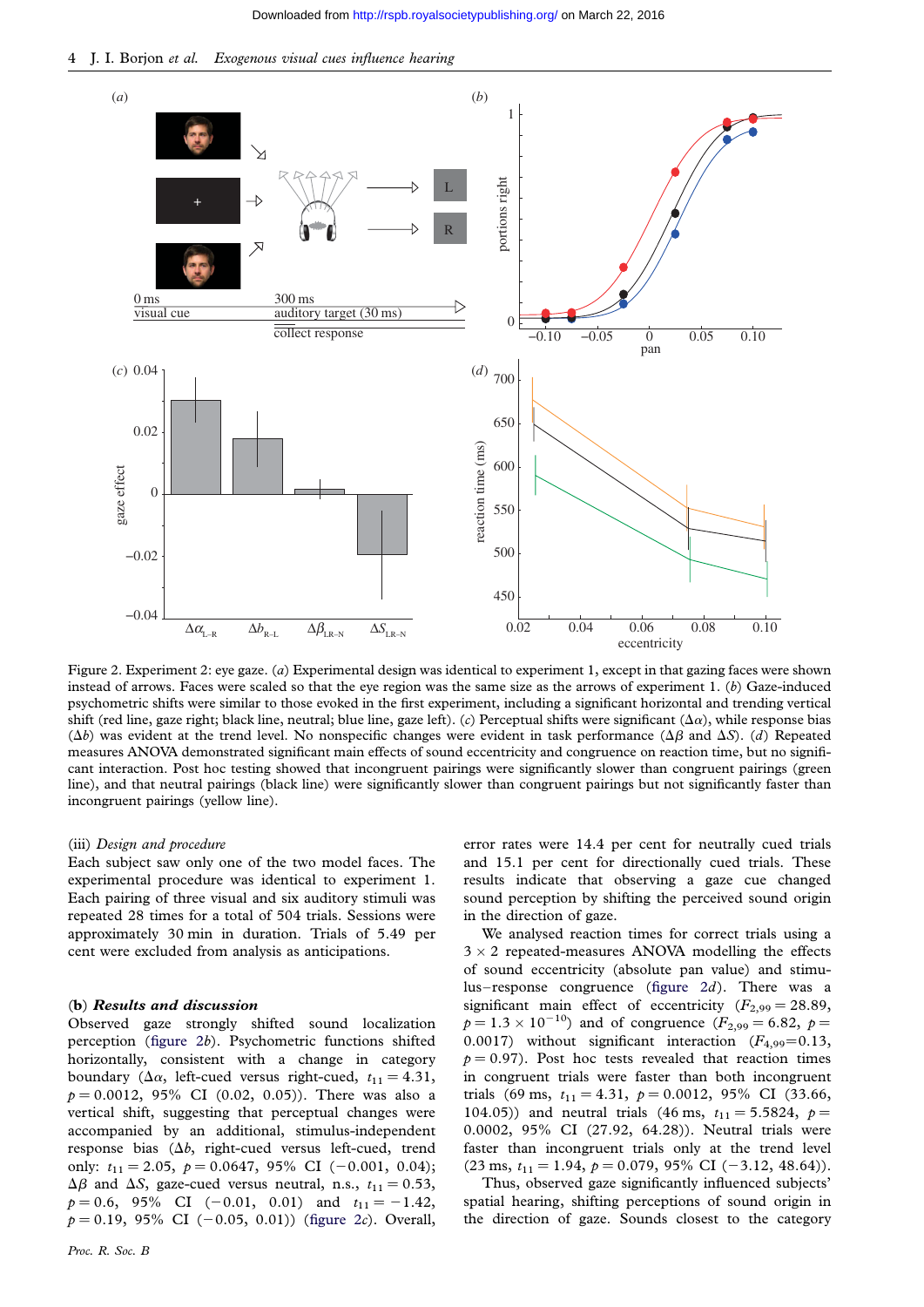<span id="page-4-0"></span>

Figure 3. Dissociation between categorization and reaction time. Cue effects on categorization (grey), but not reaction time (black), were influenced by the eccentricity of sound stimuli. This pattern was consistent between  $(a)$  arrows and  $(b)$  averted gaze cues. These data indicate that attentional cues differentially influence categorical report and reaction time: specifically, categorical report was most strongly influenced by irrelevant crossmodal cues when the categorization is difficult; by contrast, reaction times simply reflected stimulus–response compatibility and were uninfluenced by task difficulty.  $(a,b)$  Black line, reaction time; grey line, perceptual report.

boundary were most influenced by gaze (ANOVA categorization gain by eccentricity,  $F_{2,35} = 18.18$ ,  $p <$  $10^{-5}$ ). Although the data suggest that subjects also exhibited a sound-independent increase in cued responses, this trend did not reach statistical significance. No other changes in the psychometric response function were significant. Reaction times were faster for congruently cued than neutral or incongruently cued trials. However, unlike the perceptual shifts (ANOVA effect by assessment  $\times$  eccentricity,  $F_{2,71} = 10.85$ ,  $p = 0.0001$ ), reaction time differences did not interact with stimulus eccentricity (ANOVA reaction time savings by eccentricity,  $F_{2,35} = 0.72$ ,  $p = 0.50$ ; figure 3b).

There were no significant differences between participant responses in experiment 1 (arrows) versus experiment 2 (gaze) ( $p > 0.2$  for  $\alpha$ ,  $\beta$ ,  $b$ ,  $S$  and reaction times). Observed cues, whether arrows or averted eye gaze, induced both perceptual shifts and stimulus – response compatibility effects. It is important to note that in our natural environments, both types of cue reliably predict points of interest: the former explicitly, owing to strategic communication, the latter implicitly, owing to correlated environmental responses by related individuals [[18\]](#page-7-0). Modern humans regularly encounter these cues, and this extensive developmental experience may produce a supramodal effect of cuing on perception that operates similarly to other multisensory interactions: that is, by producing Bayesian constraints on the probably provenance of incoming sense data [[3](#page-6-0)].

It has been reported that humans both physically (motor contagion, reviewed [\[19\]](#page-7-0)) and mentally (emotional contagion, reviewed [\[20\]](#page-7-0)) entrain to observed individuals. Because gaze and facial expressions are processed reflexively [[8,21](#page-7-0)] and integratively [\[22,23](#page-7-0)], we performed a third experiment to determine whether facial affect could enhance cued influences on perception.

# 4. EXPERIMENT 3: EMOTIONALLY EXPRESSIVE GAZE

# (a) Method

(i) Participants

Fourteen subjects (nine females; age  $19.6 \pm 0.8$  years) were recruited from the Princeton University community and paid \$12 for their participation; 13 were righthanded, and all had normal hearing and normal or corrected-to-normal vision.

#### (ii) Face stimuli

The same gaze models were photographed as per experiment 2, this time with neutral, angry or fearful expressions ([figure 4](#page-5-0)a). Facial expressivity was validated in a sample of 21 respondents: faces were sequentially presented for categorization as neutral, angry, fearful, disgusted, happy, sad or surprised. Face stimuli used in this experiment were correctly categorized as 'neutral', 'angry' or 'fearful' by at least 70 per cent respondents.

#### (iii) Design and procedure

Procedure was identical to experiment 2 except that now each combination of the six auditory stimuli and six visual stimuli was repeated 25 times in random order, for a total of 900 trials over 45 min. To reduce participant fatigue, 2 min breaks were inserted after 200, 400, and 800 trials. Total duration was approximately 45 min. Trials of 6.41 per cent were excluded as anticipations.

### (b) Results and discussion

Observed gaze direction strongly influenced auditory localization. Perceptual shifts were similar to those evoked in the previous experiments and were again accompanied by a stimulus-independent response bias [\(figure 4](#page-5-0)b). Both effects were significant ( $\Delta \alpha$ , left-cued versus right-cued: anger,  $t_{13} = 3.43$ ,  $p = 0.0045$ , 95% CI (0.01, 0.03); fear,  $t_{13} = 2.45$ ,  $p = 0.03$ , 95% CI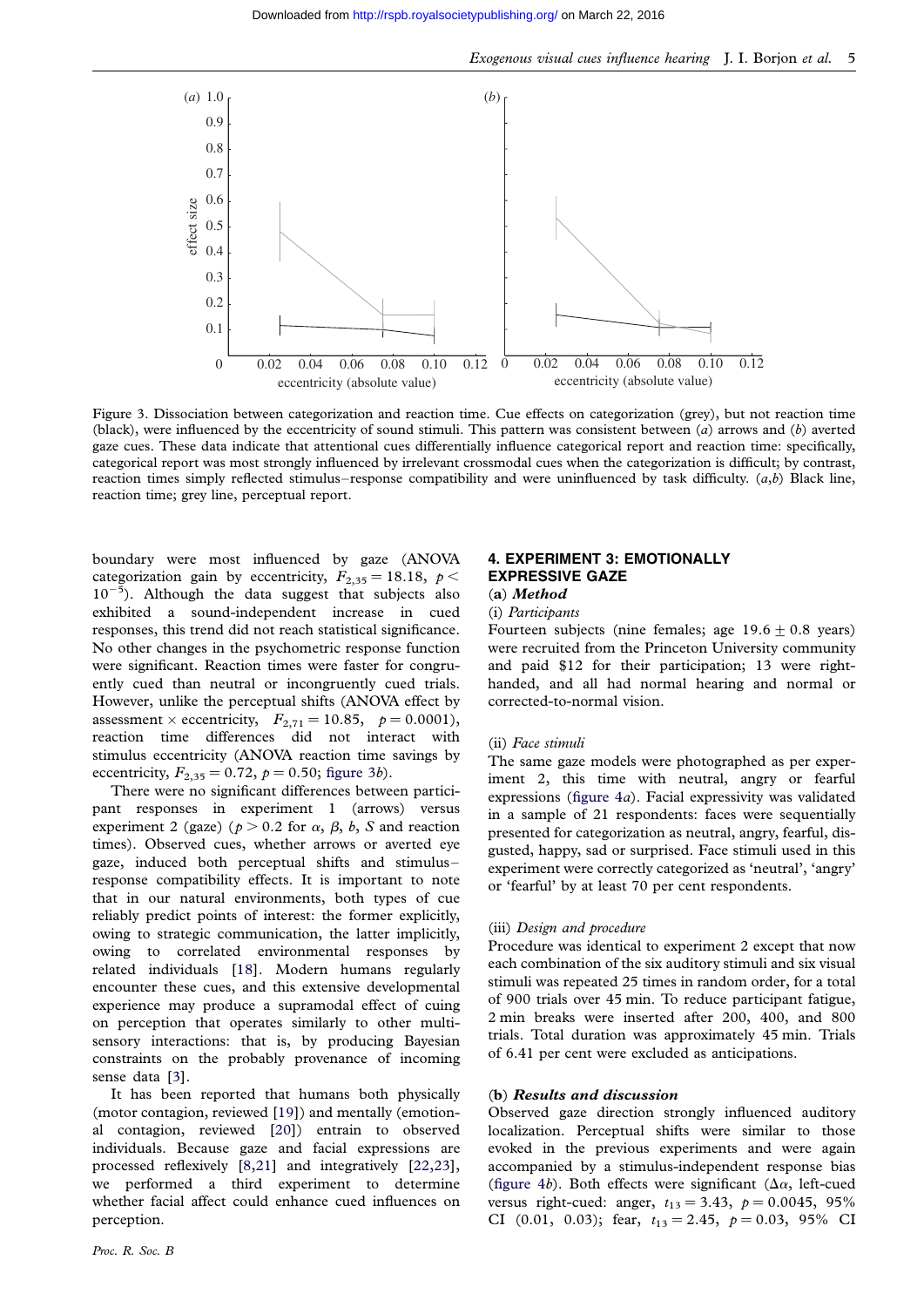<span id="page-5-0"></span>6 J. I. Borjon et al. Exogenous visual cues influence hearing



Figure 4. Experiment 3: emotionally expressive gaze. (a) Left- and right-gazing faces with neutral (left column), angry (middle column) or fearful affect (right column) were acquired from two volunteers. Each participant saw faces from one of the two cues, interleaved in random order across trials. (b) Observed psychometric responses to each cue pair. Gaze-induced psychometric shifts were similar to those evoked in the prior experiments, and were evident for each pair of unique gaze cues (grey line, gaze right; black line, gaze left). (c) Gaze-induced perceptual shifts and  $(d)$  gaze-induced response bias, by facial expression. No significant differences were observed between facial expressions. Perceptual shifts and motor biases were significant for all emotional conditions. Asterisks in  $(c,d)$  indicate significant difference from zero  $(p < 0.05)$ .

(0.003, 0.04); neutral,  $t_{13} = 2.24$ ,  $p = 0.043$ , 95% CI (0.001, 0.03).  $\Delta b$ , right-cued versus left-cued: anger,  $t_{13} = 2.32$ ,  $p = 0.038$ , 95% CI (0.003, 0.08); fear,  $t_{13} = 2.83, p = 0.013, 95\% \text{ CI}$  (0.009, 0.07); neutral,  $t_{13} = 3.32, p = 0.0056, 95\% \text{ CI } (0.02, 0.09); \text{ figure } 4c$ . Psychometric shifts induced by observed gaze were unaffected by facial expression ( $\Delta \alpha$ , left-cued versus right-cued, by emotion: ANOVA  $p = 0.78$ ;  $\Delta b$ , rightcued versus left-cued, by emotion, ANOVA  $p = 0.70$ ;  $\beta$ , averaged by emotion, ANOVA  $p = 0.77$ ; S, averaged by emotion, ANOVA  $p = 0.96$ ).

Overall, error rates were 17.8 per cent for affectively neutral trials, 16.8 per cent for angry cue trials, and 17.3 per cent for fear cue trials. Reaction times were analysed for correct trials using a  $3 \times 2 \times 3$  repeatedmeasures ANOVA modelling the effects of sound eccentricity, congruence, and facial expression. The ANOVA revealed a significant main effect of eccentricity  $(F_{2,234} = 9.97, p = 0.0001)$  and congruence  $(F_{1,234} =$ 8.87,  $p = 0.003$ , as in experiment 1, but no effect of facial expression  $(F_{2,234} = 0.02, p = 0.98)$ , nor any interaction between factors (all  $F_{4,234} = 0.02$ ,  $p > 0.9$ ) on reaction times. Congruent trials were, on average,

41 ms faster than incongruent  $(t_{13} = 3.43, p = 0.0045,$ 95% CI (15.11, 66.71)).

We replicated the main effect of observed gaze direction on sound localization, but found no effect of facial expression. Perceptions of gaze and expression are known to interact [[22](#page-7-0),[23](#page-7-0)], however, gaze cuing effects appear insensitive to accompanying facial expression (e.g. [\[24\]](#page-7-0)). While some studies have shown an influence of emotion on gaze following, they typically found these effects under constrained circumstances or when looking at specific populations having heightened sensitivity to specific emotions (e.g. [\[25\]](#page-7-0)). An emerging account suggests that the fastest cuing effects are relatively immune to contextual modulation [[8,26](#page-7-0)], suggesting that the perceptual shifts reported here are more strongly tied to these fast effects rather than to slower, more cognitive components which integrate facial expressions.

## 5. GENERAL DISCUSSION

Brains evolved to guide behaviour in an interactive world monitored through myriad sensory pathways. Traditionally, primate brains have been understood to be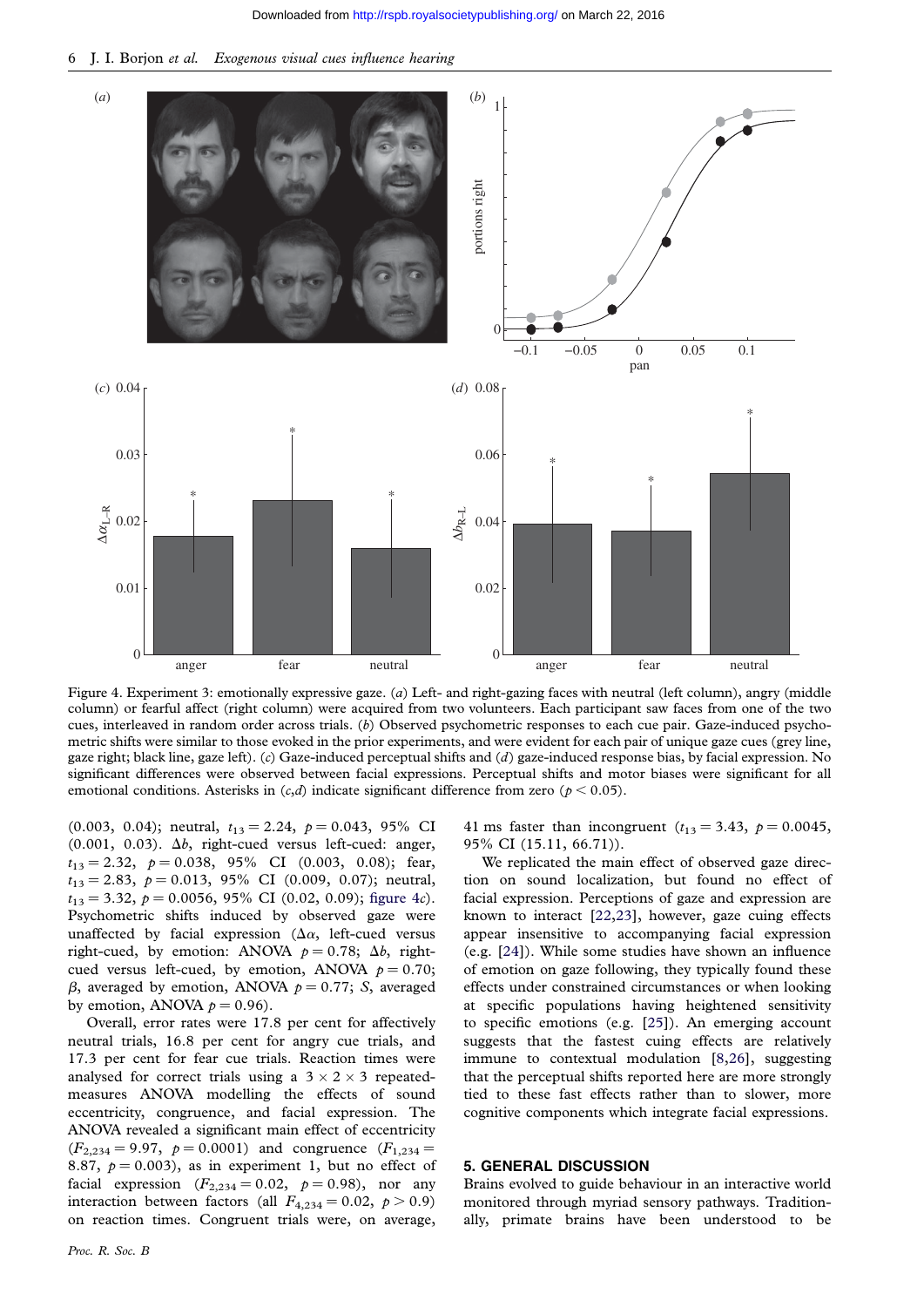<span id="page-6-0"></span>personal and private, and segmented into modules that process distinct sensory modalities [[27](#page-7-0)], that make decisions by associating information between modalities and motivational systems, or that respond to events by coordinating bodily actions [[28](#page-7-0)]. Recent lines of evidence, however, suggest our brains are also deeply integrative, blending information gained through different sensory pathways [2]. In three experiments, we showed that subjects uniformly shift their report of a sound's location in the direction of an arrow or gazing face. We now consider possible mechanisms and neural pathways that may mediate this effect.

Perceptual shifts appear to be a general consequence of attention (cf. [6] for similar results using exogenous cues). In contrast to the consistent asymmetry in audiovisual attentional cuing and enhancement of detection found in previous studies [\[29,30](#page-7-0)], we find that both seen arrows and gaze decreased reaction times to spatially congruent sounds. These reaction time savings are invariant with respect to the strength of unimodal evidence. Conversely, we find that cue-induced shifts in categorical report are considerably sensitive to the strength of unimodal evidence, consistent with a perceived shift in sound origin. These findings suggest that observed eye-gaze and arrow cues exert fast, reflexive and supramodal effects on elementary perception. Such cues probably exert their influence by increasing the gain on sensory processing associated with attended regions of space [5,6].

While we believe that these effects reflect a change in internal state, it is possible that perceptual shifts may be triggered by postural changes associated with overt orienting. Overt and covert orienting systems are tightly linked, and attentional shifts are often associated with orienting movements: for example, perception of gaze cues can cause overt mimicry or, with sustained fixation, microsaccadic drift in the direction of attention [[17](#page-7-0)]. These subtle, inducible changes in the subjects' gaze direction can influence their processing of acoustical events [[31](#page-7-0),[32](#page-7-0)], with neural activity in both visual and auditory areas of the temporal lobe influenced by a subject's eye position [[33,34\]](#page-7-0). Moreover, in a sound localization task manipulating subjects' gaze direction, Lewald found that subjects consistently misreported sound locations as shifted in the direction of their own gaze [[35](#page-7-0)]. These effects have been demonstrated only when gaze was strongly averted—at least  $20^{\circ}$ —whereas in our experiment, subjects fixated centrally. Nonetheless, we cannot exclude the possibility that a small overt shift in gaze direction contributed to the observed perceptual effect.

Because gaze and arrow cues are believed to be decoded through distinct and specialized neuronal pathways, it is striking that they evoke similar patterns of response including effects on both perceptual categorization and reaction time. Past research has shown that these two types of cues recruit distinct visual processing circuits. For example, one lesion study reported that split brain patients are cued by arrows in both hemifields, but by gaze only in the hemifield specialized for social processing [[36](#page-7-0)]. Another found that a rare lesion damaging the right superior temporal gyrus eliminated gaze but not arrow cuing [[37](#page-7-0)]. Nevertheless, after the initial perceptual processing, it appears likely that both gaze and arrow cues exert their influences through similar pathways.

Two functional magnetic resonance imaging studies have reported only subtle differences between the orienting networks cued by gaze and arrows, and these differences may be more quantitative than qualitative [\[38,39](#page-7-0)].

In summary, observed eye-gaze and arrow cues robustly influence perceptual categorization and speed of response to lateralized sounds. The effects are dissociable: reaction time changes are robust to response difficulty, consistent with a simple stimulus-response compatibility effect, while changes in perceptual report were strongest near the category boundary, consistent with a cue-induced shift in perception. Our findings suggest that primate brains exploit learned statistical contingencies to better integrate directly and socially acquired knowledge, pooling information across conspecifics who, by virtue of shared evolutionary and developmental history, respond optimally to similar environmental affordances with similar behavioural responses [[18](#page-7-0)]. Given that observed gaze direction is a ubiquitous signal in the lives of nonhuman primates, and that humans rapidly acquire experience with iconic cues, we have ample opportunities to observe the statistical validity of these social and symbolic cues. In conclusion, we report that social signals influencing attention also exert supramodal perceptual effects and thus synchronize our perceptions of our world.

Human participants provided informed consent under a protocol authorized by the Institutional Review Board of Princeton University and were debriefed at the conclusion of the session.

This work was supported by the Princeton University Office of the Dean of the College Senior Thesis Round Table Fund (J.I.B.), Princeton University Training Grant in Quantitative Neuroscience NRSA T32 MH065 214-1 (S.V.S.) and a National Science Foundation CAREER Award BCS-0547760 (A.A.G.). We thank Chandramouli Chandrasekaran for his programming assistance.

#### **REFERENCES**

- 1 Driver, J. & Noesselt, T. 2008 Multisensory interplay reveals crossmodal influences on 'sensory-specific' brain regions, neural responses, and judgments. Neuron 57, 11–23. ([doi:10.1016/j.neuron.2007.12.013](http://dx.doi.org/10.1016/j.neuron.2007.12.013))
- 2 Ghazanfar, A. A. & Schroeder, C. E. 2006 Is neocortex essentially multisensory? Trends Cogn. Sci. 10, 278-285. ([doi:10.1016/j.tics.2006.04.008\)](http://dx.doi.org/10.1016/j.tics.2006.04.008)
- 3 Ernst, M. O. & Buelthoff, H. H. 2004 Merging the senses into a robust percept. Trends Cogn. Sci. 8, 162-169. ([doi:10.1016/j.tics.2004.02.002\)](http://dx.doi.org/10.1016/j.tics.2004.02.002)
- 4 Posner, M. I. 1980 Orienting of attention. Q. J. Exp. Psychol. 32, 3-25.
- 5 Kato, M. & Kashino, M. 2001 Audio-visual link in auditory spatial discrimination. Acoust. Sci. Technol. 22, 380 –382. ([doi:10.1250/ast.22.380](http://dx.doi.org/doi:10.1250/ast.22.380))
- 6 Störmer, V. S., McDonald, J. J. & Hillyard, S. A. 2009 Cross-modal cueing of attention alters appearance and early cortical processing of visual stimuli. Proc. Natl Acad. Sci. USA 106, 22 456–22 461. ([doi:10.1073/pnas.](http://dx.doi.org/10.1073/pnas.0907573106) [0907573106](http://dx.doi.org/10.1073/pnas.0907573106))
- 7 Spence, C. & McDonald, J. 2004 The cross-modal consequences of the exogenous spatial orienting of attention. In The handbook of multisensory processes (eds G. Calvert, C. Spence & B. Stein), pp. 3 –26. Cambridge, MA: MIT Press.